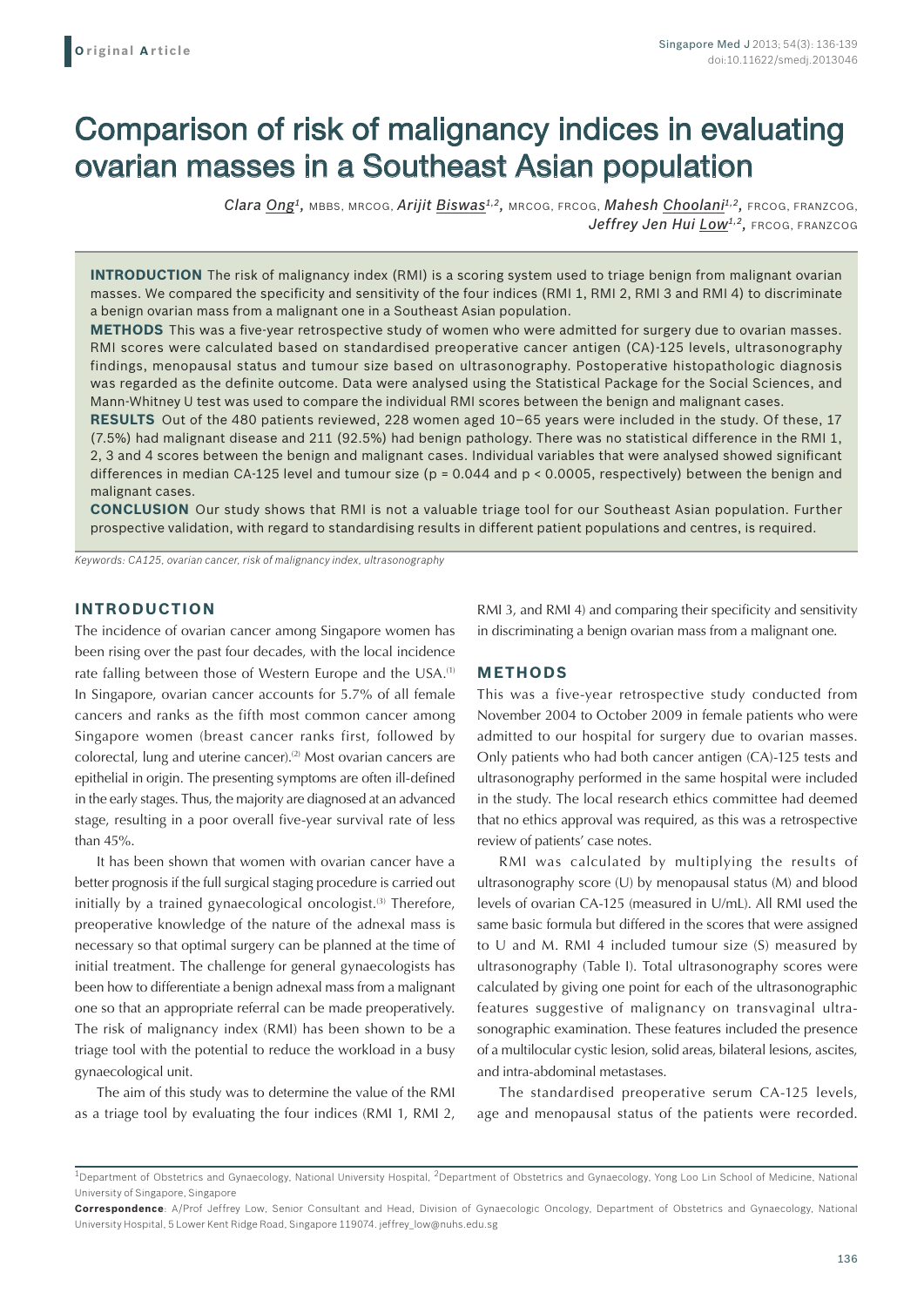| <b>Parameter</b>             | <b>RMI1</b> | RMI <sub>2</sub> | RMI <sub>3</sub> | RMI <sub>4</sub> |
|------------------------------|-------------|------------------|------------------|------------------|
| Ultrasonography score (U)    |             |                  |                  |                  |
| No feature                   | $\Omega$    |                  |                  | $\mathbf{1}$     |
| 1 feature                    | 1           |                  |                  | 1                |
| $\geq$ 2 features            | 3           |                  | 3                | $\Delta$         |
| <b>Menopausal status (M)</b> |             |                  |                  |                  |
| Premenopausal                | 1           | 1                |                  | $\mathbf{1}$     |
| Postmenopausal               | 3           |                  | 3                |                  |
| CA-125 (U/mL)                |             |                  |                  |                  |
| Tumour size (S)              |             |                  |                  |                  |
| < 7 cm                       |             |                  |                  |                  |
| $\geq 7$ cm                  |             |                  |                  | $\overline{2}$   |

Formula for RMI 1, 2 and 3: U × M × CA-125 Formula for RMI 4: U × M × CA-125 × S

**Table II. Distribution of diagnoses among the 228 patients in the study.**

| Diagnosis/stage          | No. of patients (%) |                                            |                      |  |  |
|--------------------------|---------------------|--------------------------------------------|----------------------|--|--|
| of disease               | $(n = 214)$         | Premenopausal Postmenopausal<br>$(n = 14)$ | Total<br>$(n = 228)$ |  |  |
| <b>Benign disease</b>    | 200 (93.5)          | 11 (78.6)                                  | 211(92.5)            |  |  |
| Simple cyst              | 10(4.7)             | 2(14.3)                                    | 12(5.7)              |  |  |
| Paratubal cyst           | 2(0.9)              | 1(7.1)                                     | 3(1.4)               |  |  |
| <b>Fimbrial cyst</b>     | 2(0.9)              | 0                                          | 2(0.9)               |  |  |
| Tubo-ovarian abscess     | 1(0.5)              | $\Omega$                                   | 1(0.5)               |  |  |
| Endometriosis            | 160 (74.8)          | 2(14.3)                                    | 162 (76.8)           |  |  |
| Dermoid cyst             | 12(5.6)             | 1(7.1)                                     | 13(6.2)              |  |  |
| Fibroma                  | 2(0.9)              | 1(7.1)                                     | 3(1.4)               |  |  |
| Serous cystadenoma       | 7(3.3)              | 2(14.3)                                    | 9(4.3)               |  |  |
| <b>Mucinous</b>          | 4(1.9)              | 2(14.3)                                    | 6(2.8)               |  |  |
| cystadenoma              |                     |                                            |                      |  |  |
| <b>Malignant disease</b> | 14(6.5)             | 3(21.4)                                    | 17(7.5)              |  |  |
| Stage $1 -$ invasive     | 3(1.4)              | 1(7.1)                                     | 4(23.5)              |  |  |
| Stage $1 -$ borderline   | 10(4.7)             | 1(7.1)                                     | 11 (64.7)            |  |  |
| Stage 2                  | $\Omega$            | $\Omega$                                   | $\Omega$             |  |  |
| Stage 3                  | 1(0.5)              | 1(7.1)                                     | 2(11.8)              |  |  |
| Stage 4                  | $\Omega$            | $\Omega$                                   | $\Omega$             |  |  |

**Table III. Area under the receiver-operator characteristic (ROC) curve for RMI 1, 2, 3 and 4.** 

| <b>Variable</b>  | Area  | Std.<br>error <sup>*</sup> | <b>Asymptotic</b> |              |
|------------------|-------|----------------------------|-------------------|--------------|
|                  |       |                            | Sig. <sup>†</sup> | 95% CI       |
| RMI <sub>1</sub> | 0.519 | 0.070                      | 0.800             | 0.382, 0.656 |
| RMI <sub>2</sub> | 0.431 | 0.082                      | 0.355             | 0.270, 0.592 |
| RMI <sub>3</sub> | 0.426 | 0.079                      | 0.322             | 0.271, 0.580 |
| RMI4             | 0.558 | 0.080                      | 0.436             | 0.402, 0.715 |

 $\overline{\text{*}}$ Under the nonparametric assumption.  $\text{*}$ Null hypothesis: true area = 0.5 Area under the ROC curve showed no statistical difference in RMI 1, 2, 3 and 4 between benign and malignant cases.

The test result variable(s): RMI 1, 2, 3 and 4 have at least one tie between the positive actual state group and the negative actual state group. Statistics may be biased.

Ultrasonographic examinations were performed transvaginally at the hospital's antenatal diagnostic centre, and abdominal imaging was conducted, when indicated. Tumour size was measured by ultrasonography for each patient. A GE Voluson 730 Pro was used with a 2–7 MHz AB2-7 transabdominal probe and a 3.7–9.3 MHz IC 5-9H transvaginal probe (General Electric Healthcare, Tokyo, Japan). Peripheral venous blood samples were drawn preoperatively. Serum CA-125 levels were measured in the hospital's biochemistry laboratory by CA-125 chemiluminescence immunoassay (AccuBioTech, Newark, DE,



Fig. 1 Receiver-operator characteristic (ROC) curve shows the relationship between specificity and sensitivity for RMI 1, 2, 3 and 4.

USA). Postoperative histopathologic diagnosis was regarded as the definite outcome.

Based on the data obtained, the RMI 1, 2, 3 and 4 scores were calculated. An RMI value ≥ 200 was considered to be a high risk of malignancy and a value < 200 was considered to be a low risk of malignancy.<sup>(4-6)</sup> The data were analysed using the Statistical Package for the Social Sciences version 17, and Mann-Whitney U test was used to compare the individual RMI between the benign and malignant cases. A p-value < 0.0.5 was considered to be statistically significant.

## **RESULTS**

The clinical records of 480 patients were reviewed. Out of these, 228 (47.5%) patients who had both CA-125 tests and ultrasonography performed in the same hospital were included based on the selection criteria. Out of 228 patients, 17 (7.5%) had malignant disease and 211 (92.5%) had benign pathology. The distribution of diagnoses and stages of disease in the cohort is shown in Table II.

Our study showed no statistical difference in RMI 1, 2, 3 and 4 scores between the benign and malignant cases (Table III, Fig 1). The distribution of benign and malignant cases by age, menopausal status, ultrasonography score and tumour size is shown in Table IV. Individual variables analysed showed significant differences in median CA-125 and tumour size  $(p = 0.044$  and  $p < 0.0005$ , respectively) between the benign and malignant cases (Table IV). The performance of RMI 1, 2, 3 and 4 at different cut-off levels showed improved sensitivity but with a corresponding loss in specificity (Table V).

#### **DISCUSSION**

RMI is a straightforward algorithm that is simple to apply in clinical practice. It uses inexpensive tests that are commonly available and easily reproducible. The risk of malignancy index  $(RM1 1)$  was originally developed by Jacobs et al in 1990.<sup>(4)</sup> Subsequently, Tingulstad et al developed RMI 2 in 1996,<sup>(5)</sup> and modified it to derive RMI 3 in 1999.<sup>(6)</sup> The difference among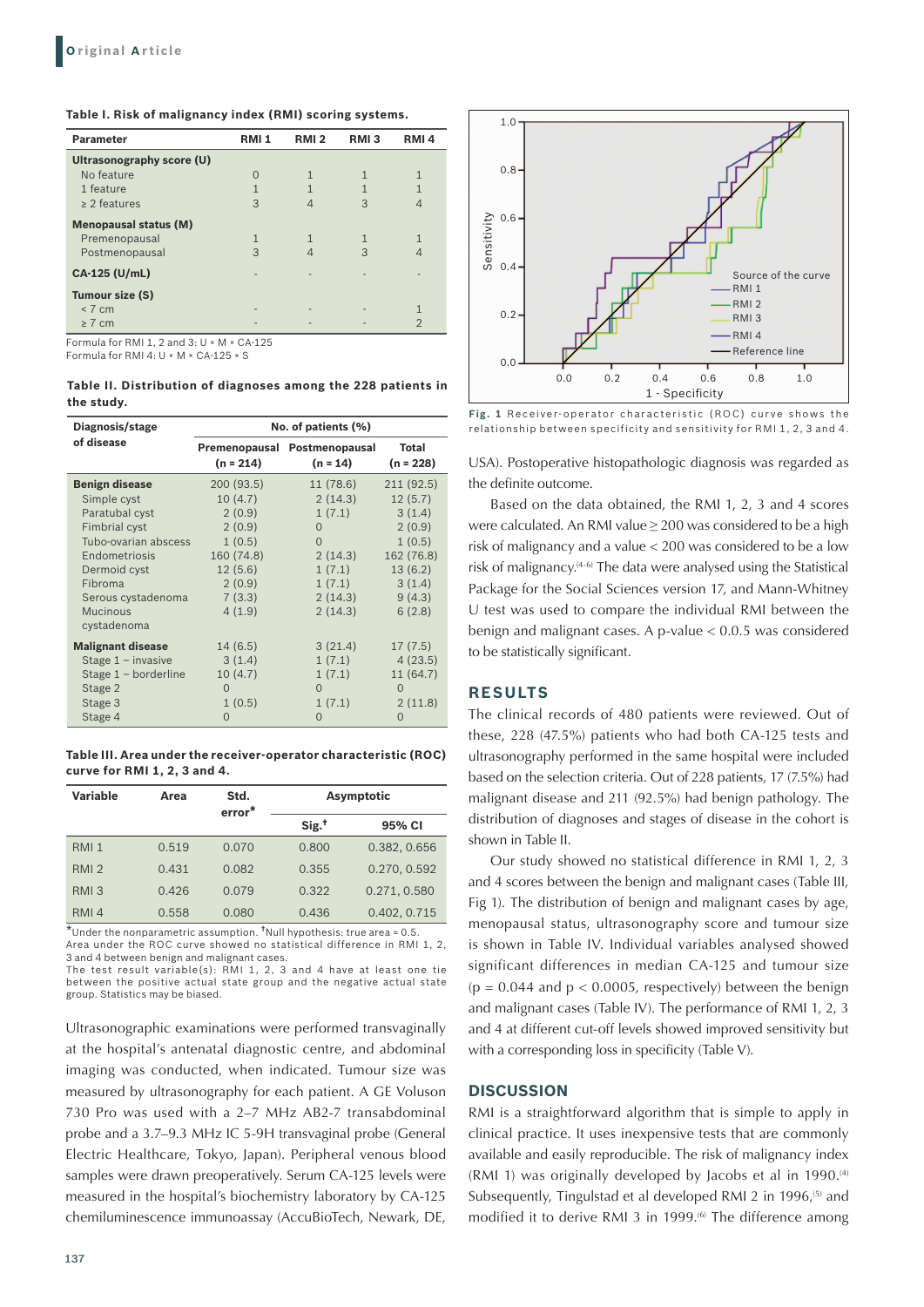**Table IV. Distribution of age, menopausal status, ultrasonography score, tumour size and serum CA-125 levels in patients with benign and malignant pelvic masses (n = 228).** 

| <b>Variable</b>              | No. of patients (%)   | p-value                        |             |
|------------------------------|-----------------------|--------------------------------|-------------|
|                              | Benign<br>$(n = 211)$ | <b>Malignant</b><br>$(n = 17)$ |             |
| Age (yrs)                    |                       |                                | $0.25*$     |
| $\leq 30$                    | 62(29.4)              | 5(29.4)                        |             |
| $31 - 40$                    | 68 (32.2)             | 2(11.8)                        |             |
| $41 - 50$                    | 72 (34.1)             | 7(41.2)                        |             |
| $\geq 50$                    | 9(4.3)                | 3(17.6)                        |             |
| <b>Menopausal status</b>     |                       |                                |             |
| Premenopausal                | 200 (94.8)            | 14 (82.4)                      |             |
| Postmenopausal               | 11(5.2)               | 3(17.6)                        |             |
| <b>Ultrasonography score</b> |                       |                                | $0.103*$    |
| $\Omega$                     | 69 (32.7)             | 2(11.8)                        |             |
| $\mathbf{1}$                 | 92 (43.6)             | 8(47.0)                        |             |
| $\overline{2}$               | 47 (22.3)             | 6(35.3)                        |             |
| $3 - 5$                      | 3(1.4)                | 1(5.9)                         |             |
| <b>Tumour Size (cm)</b>      |                       |                                | $< 0.0005*$ |
| < 7                          | 129(61.1)             | 1(5.9)                         |             |
| $\geq 7$                     | 82 (38.9)             | 16 (94.1)                      |             |
| CA-125 (U/mL)                |                       |                                | $0.044*$    |
| Mean                         | 64.86                 | 37.96                          |             |
| Median                       | 35.80                 | 18.75                          |             |
| Range                        | $1 - 991$             | $5 - 228$                      |             |

\*Data was analysed using the U test.

**Table V. Specificity and sensitivity of RMI 1, 2, 3 and 4 at different cut-off points of RMI.** 

| RMI cut-<br>off points | <b>RMI1</b> |             | RMI <sub>2</sub> |             | RMI <sub>3</sub> |             | RMI <sub>4</sub> |             |
|------------------------|-------------|-------------|------------------|-------------|------------------|-------------|------------------|-------------|
|                        | <b>SEN</b>  | <b>SPEC</b> | <b>SEN</b>       | <b>SPEC</b> | <b>SEN</b>       | <b>SPEC</b> | <b>SEN</b>       | <b>SPEC</b> |
| 50                     | 37.5        | 62.7        | 37.5             | 50.9        | 37.5             | 54.2        | 56.3             | 44.8        |
| 75                     | 31.3        | 72.6        | 37.5             | 64.2        | 31.3             | 67.9        | 43.8             | 58.5        |
| 100                    | 18.8        | 77.4        | 37.5             | 70.3        | 18.8             | 74.1        | 43.8             | 62.7        |
| 125                    | 12.5        | 82.1        | 25               | 76.4        | 12.5             | 79.7        | 43.8             | 65.6        |
| 150                    | 12.5        | 84          | 25               | 79.2        | 12.5             | 82.5        | 43.8             | 71.2        |
| 175                    | 12.5        | 86.3        | 12.5             | 82.1        | 12.5             | 85.8        | 43.8             | 75.9        |
| 200                    | 12.5        | 89.6        | 12.5             | 84.9        | 12.5             | 90.1        | 43.8             | 78.8        |

RMI: risk of malignancy index; SEN: sensitivity; SPEC: specificity

these three indices lies in the scoring given to ultrasonography findings and menopausal status. The RMI 2 score gives greater weight to ultrasonography findings and menopausal status than RMI 1. All indices presented a significantly better performance in detecting malignancy than the use of a single parameter. Tested by Morgante et al on another population with evident malignant criteria on ultrasonography, such as hepatic or distant metastases, it was found that RMI 2 yielded better performance for detecting ovarian malignancy.(7) Yamamoto et al published their own model (termed RMI 4) in 2009, which added tumour size score measurement on ultrasonography.(8)

It has been shown that using a cut-off value of 200 (regardless of scoring system) for an RMI score achieves sensitivities ranging from 70% to 87%, and specificities from 89% to 97%.<sup>(4-7)</sup> However, RMI uses ultrasonography imaging, which is subject to interpreter variability between and within centres, as well as variation between patient populations. Using data obtained within the same hospital, Jacobs et al reported a sensitivity and

specificity of 85.4% and 96.9%, respectively, using an RMI score of 200, but a sensitivity and specificity of 95.1% and 76.5%, respectively, with an RMI score of 50.<sup>(4)</sup> Manjunath et al<sup>(9)</sup> reported a sensitivity and specificity of 73% and 91%, respectively, attributing the lower sensitivity to a higher percentage of premenopausal ovarian cancer patients compared to that of earlier studies by Jacobs et al and Davies et al.<sup>(4,10)</sup>

Besides RMI, a variety of methods for the detection of early ovarian cancer has been investigated. Human epididymis secretory protein 4 (HE4) is a recent example. Overexpressed in ovarian cancers, especially in serous epithelial tumours, this novel biomarker has been shown to have a sensitivity similar to CA-125 and a higher specificity than CA-125 in distinguishing between patients with ovarian cancer and those with benign gynaecologic conditions.(11) Recognising that HE4 was a promising tool, Moore et al created the risk of ovarian malignancy algorithm (ROMA), which utilises dual serum markers of HE4 and CA-125 combined with menopausal status. ROMA was shown to have a higher sensitivity for distinguishing benign ovarian masses from early ovarian cancer compared to RMI (94.3% versus 84.6%, at a set specificity of 75%; p-value =  $0.0029$ ).<sup>(12)</sup> Another proposed screening tool was the ovarian cancer symptom index developed by Andersen et al in 2008. The combination of the symptom index, CA-125 and HE4 reported a sensitivity of 84% and specificity of 98.5% when two of the three tests were positive.(13) Given the myriad of choices, further validation is needed before these screening tools can be added to clinical practice.

Our study was confounded by the large number of endometriotic cysts that presented as complex ovarian cysts with both high CA-125 levels and ultrasonography scores. These endometriotic cysts comprised 74.8% of benign cases and were the main limiting factor of our study. This calls into question how well RMI would perform in triaging cases of malignant ovarian cysts versus benign but complex-looking endometriotic cysts in our hospital. Other limiting factors in our study included its retrospective nature, the small sample size and possible interobserver variability among sonographers.

In conclusion, this study has shown that RMI is not a valuable tool in the triage of our Southeast Asian population. Further prospective validation is required with regard to the standardisation of results in different patient populations and centres.

#### **REFERENCES**

- 1. Trends in cancer incidence in Singapore 1968-2007. Singapore Cancer Registry Report Number 7. Singapore: National Registry of Diseases Office, 2010.
- 2. Singapore Cancer Registry interim report. Trends in cancer incidence in Singapore, 2004-2008. Singapore: National Registry of Diseases Office, 2010.
- 3. Junor EJ, Hole DJ, McNulty L, Mason M, Young J. Specialist gynaecologists and survival outcome in ovarian cancer: a Scottish national study of 1866 patients. Br J Obstet Gynaecol 1999; 106:1130-6.
- 4. Jacobs I, Oram D, Fairbanks J, et al. A risk of malignancy index incorporating